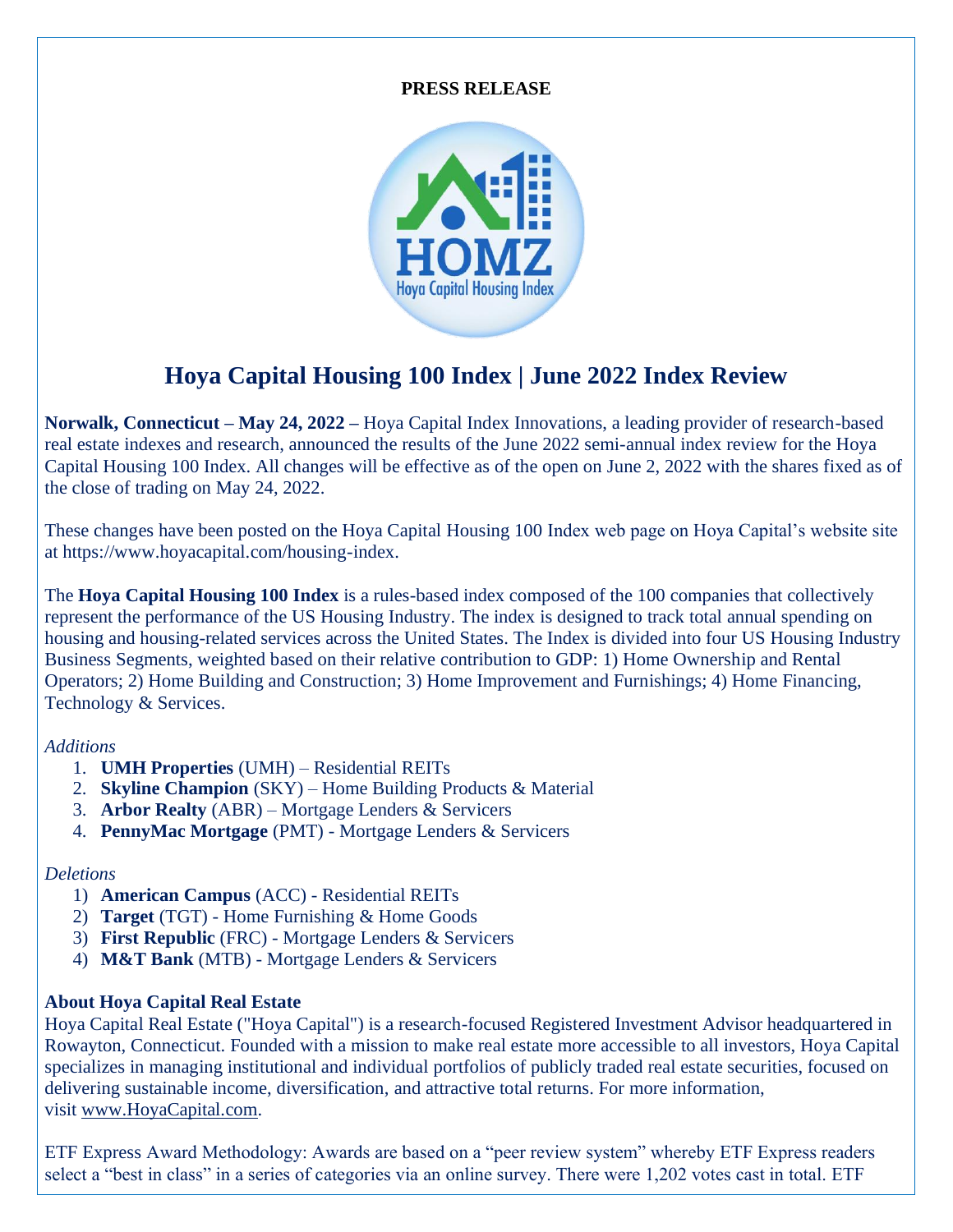Express worked with Algo-Chain to pre-select ETF Providers in each category based on investment performance during the 12-month period of May 2018-May 2019 leading up to the award selection. Subjective categories did not have pre-selected categories. In each category, the firms with the most votes at the end of the voting period were subject to a final review by ETF Express's Senior Editorial team. Hoya Capital was awarded the "Most Successful & Innovative ETF Launch of 2019' on October 24, 2019.

Media Contact:

Alex Pettee, CFA Hoya Capital Real Estate +1 914-602-6004

| <b>Ticker</b> | <b>Bloomberg Ticker</b> | <b>Name</b>                                | <b>Weight</b> | <b>US Housing Business Segment</b>          | <b>US Housing Industry Sectors</b>                   |
|---------------|-------------------------|--------------------------------------------|---------------|---------------------------------------------|------------------------------------------------------|
| <b>AIRC</b>   | <b>AIRC US Equity</b>   | <b>Apartment Income</b><br><b>REIT</b>     | 1.500%        | Home Ownership & Rental<br><b>Operators</b> | <b>Residential REITs &amp; Real Estate Operators</b> |
| <b>AMH</b>    | <b>AMH US Equity</b>    | <b>American Homes</b>                      | 1.500%        | Home Ownership & Rental<br><b>Operators</b> | <b>Residential REITs &amp; Real Estate Operators</b> |
| <b>AVB</b>    | <b>AVB US Equity</b>    | AvalonBay                                  | 1.500%        | Home Ownership & Rental<br><b>Operators</b> | <b>Residential REITs &amp; Real Estate Operators</b> |
| <b>CPT</b>    | <b>CPT US Equity</b>    | Camden                                     | 1.500%        | Home Ownership & Rental<br><b>Operators</b> | <b>Residential REITs &amp; Real Estate Operators</b> |
| <b>CUBE</b>   | <b>CUBE US Equity</b>   | CubeSmart                                  | 1.500%        | Home Ownership & Rental<br><b>Operators</b> | <b>Residential REITs &amp; Real Estate Operators</b> |
| <b>ELS</b>    | <b>ELS US Equity</b>    | <b>Equity Lifestyle</b>                    | 1.500%        | Home Ownership & Rental<br><b>Operators</b> | <b>Residential REITs &amp; Real Estate Operators</b> |
| <b>EQR</b>    | <b>EQR US Equity</b>    | <b>Equity Residential</b>                  | 1.500%        | Home Ownership & Rental<br><b>Operators</b> | <b>Residential REITs &amp; Real Estate Operators</b> |
| <b>ESS</b>    | <b>ESS US Equity</b>    | <b>Essex</b>                               | 1.500%        | Home Ownership & Rental<br><b>Operators</b> | <b>Residential REITs &amp; Real Estate Operators</b> |
| <b>EXR</b>    | <b>EXR US Equity</b>    | <b>Extra Space Storage</b>                 | 1.500%        | Home Ownership & Rental<br><b>Operators</b> | <b>Residential REITs &amp; Real Estate Operators</b> |
| <b>INVH</b>   | <b>INVH US Equity</b>   | <b>Invitation Homes</b>                    | 1.500%        | Home Ownership & Rental<br><b>Operators</b> | <b>Residential REITs &amp; Real Estate Operators</b> |
| <b>IRT</b>    | <b>IRT US Equity</b>    | <b>Independence Realty</b><br><b>Trust</b> | 1.500%        | Home Ownership & Rental<br><b>Operators</b> | <b>Residential REITs &amp; Real Estate Operators</b> |
| <b>MAA</b>    | <b>MAA US Equity</b>    | Mid-America                                | 1.500%        | Home Ownership & Rental<br><b>Operators</b> | <b>Residential REITs &amp; Real Estate Operators</b> |
| <b>NXRT</b>   | <b>NXRT US Equity</b>   | <b>NexPoint Residential</b>                | 1.500%        | Home Ownership & Rental<br><b>Operators</b> | <b>Residential REITs &amp; Real Estate Operators</b> |
| <b>PSA</b>    | <b>PSA US Equity</b>    | <b>Public Storage</b>                      | 1.500%        | Home Ownership & Rental<br><b>Operators</b> | <b>Residential REITs &amp; Real Estate Operators</b> |
| SUI           | <b>SUI US Equity</b>    | <b>Sun Communities</b>                     | 1.500%        | Home Ownership & Rental<br><b>Operators</b> | <b>Residential REITs &amp; Real Estate Operators</b> |
| <b>TCN</b>    | <b>TCN US Equity</b>    | <b>Tricon American</b>                     | 1.500%        | Home Ownership & Rental<br><b>Operators</b> | <b>Residential REITs &amp; Real Estate Operators</b> |
| <b>UDR</b>    | <b>UDR US Equity</b>    | <b>UDR</b>                                 | 1.500%        | Home Ownership & Rental<br><b>Operators</b> | <b>Residential REITs &amp; Real Estate Operators</b> |
| <b>UMH</b>    | <b>UMH US Equity</b>    | <b>UMH Properties</b>                      | 1.500%        | Home Ownership & Rental<br><b>Operators</b> | <b>Residential REITs &amp; Real Estate Operators</b> |
| <b>VTR</b>    | <b>VTR US Equity</b>    | <b>Ventas</b>                              | 1.500%        | Home Ownership & Rental<br><b>Operators</b> | <b>Residential REITs &amp; Real Estate Operators</b> |
| <b>WELL</b>   | <b>WELL US Equity</b>   | Welltower                                  | 1.500%        | Home Ownership & Rental<br><b>Operators</b> | <b>Residential REITs &amp; Real Estate Operators</b> |
| <b>DHI</b>    | <b>DHI US Equity</b>    | D. R. Horton                               | 1.500%        | Home Building & Construction                | Homebuilders                                         |
| <b>KBH</b>    | <b>KBH US Equity</b>    | <b>KB Home</b>                             | 1.500%        | Home Building & Construction                | <b>Homebuilders</b>                                  |
| <b>LEN</b>    | <b>LEN US Equity</b>    | Lennar                                     | 1.500%        | Home Building & Construction                | Homebuilders                                         |
| MDC           | <b>MDC US Equity</b>    | <b>MDC Holdings</b>                        | 1.500%        | Home Building & Construction                | Homebuilders                                         |
| <b>MTH</b>    | <b>MTH US Equity</b>    | <b>Meritige Homes</b>                      | 1.500%        | Home Building & Construction                | Homebuilders                                         |
| <b>NVR</b>    | <b>NVR US Equity</b>    | <b>NVR</b>                                 | 1.500%        | Home Building & Construction                | <b>Homebuilders</b>                                  |
| <b>PHM</b>    | <b>PHM US Equity</b>    | PulteGroup                                 | 1.500%        | Home Building & Construction                | <b>Homebuilders</b>                                  |
| <b>TMHC</b>   | <b>TMHC US Equity</b>   | <b>Taylor Morrison</b>                     | 1.500%        | Home Building & Construction                | <b>Homebuilders</b>                                  |
| <b>TOL</b>    | <b>TOL US Equity</b>    | <b>Toll Brothers</b>                       | 1.500%        | Home Building & Construction                | <b>Homebuilders</b>                                  |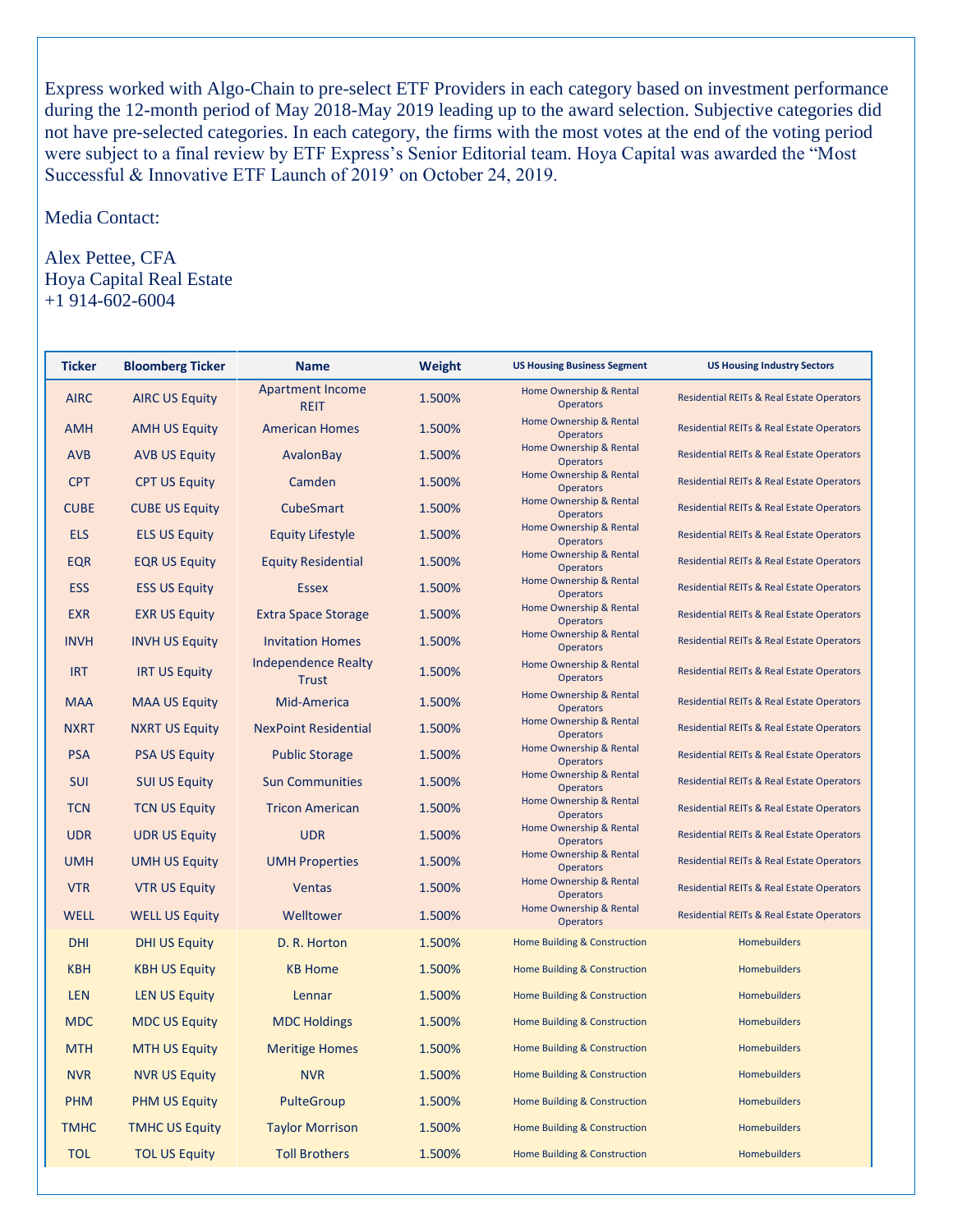| <b>TPH</b>  | <b>TPH US Equity</b>  | <b>TRI Pointe</b>                           | 1.500% | Home Building & Construction   | Homebuilders                                  |
|-------------|-----------------------|---------------------------------------------|--------|--------------------------------|-----------------------------------------------|
| <b>AOS</b>  | <b>AOS US Equity</b>  | AO Smith                                    | 0.750% | Home Building & Construction   | <b>Home Building Products &amp; Materials</b> |
| AWI         | <b>AWI US Equity</b>  | <b>Armstrong World</b><br><b>Industries</b> | 0.750% | Home Building & Construction   | Home Building Products & Materials            |
| <b>BECN</b> | <b>BECN US Equity</b> | <b>Beacon Roofing</b>                       | 0.750% | Home Building & Construction   | Home Building Products & Materials            |
| <b>BLD</b>  | <b>BLD US Equity</b>  | <b>Top Build</b>                            | 0.750% | Home Building & Construction   | Home Building Products & Materials            |
| <b>BLDR</b> | <b>BLDR US Equity</b> | <b>Builders Firstsource</b>                 | 0.750% | Home Building & Construction   | Home Building Products & Materials            |
| <b>CARR</b> | <b>CARR US Equity</b> | Carrier                                     | 0.750% | Home Building & Construction   | Home Building Products & Materials            |
| <b>CVCO</b> | <b>CVCO US Equity</b> | Cavco                                       | 0.750% | Home Building & Construction   | Home Building Products & Materials            |
| <b>EXP</b>  | <b>EXP US Equity</b>  | <b>Eagle Materials</b>                      | 0.750% | Home Building & Construction   | Home Building Products & Materials            |
| <b>LEG</b>  | <b>LEG US Equity</b>  | Leggett & Platt                             | 0.750% | Home Building & Construction   | Home Building Products & Materials            |
| LII.        | <b>LII US Equity</b>  | Lennox International                        | 0.750% | Home Building & Construction   | Home Building Products & Materials            |
| <b>LPX</b>  | <b>LPX US Equity</b>  | Louisiana-Pacific                           | 0.750% | Home Building & Construction   | Home Building Products & Materials            |
| <b>MAS</b>  | <b>MAS US Equity</b>  | <b>Masco</b>                                | 0.750% | Home Building & Construction   | Home Building Products & Materials            |
| <b>MHK</b>  | <b>MHK US Equity</b>  | <b>Mohawk Industries</b>                    | 0.750% | Home Building & Construction   | <b>Home Building Products &amp; Materials</b> |
| OC          | <b>OC US Equity</b>   | <b>Owens Corning</b>                        | 0.750% | Home Building & Construction   | Home Building Products & Materials            |
| <b>PCH</b>  | <b>PCH US Equity</b>  | Potlatch                                    | 0.750% | Home Building & Construction   | <b>Home Building Products &amp; Materials</b> |
| <b>SKY</b>  | <b>SKY US Equity</b>  | <b>Skyline Champion</b>                     | 0.750% | Home Building & Construction   | <b>Home Building Products &amp; Materials</b> |
| <b>SSD</b>  | <b>SSD US Equity</b>  | Simpson                                     | 0.750% | Home Building & Construction   | Home Building Products & Materials            |
| <b>TREX</b> | <b>TREX US Equity</b> | <b>Trex Inc</b>                             | 0.750% | Home Building & Construction   | Home Building Products & Materials            |
| <b>WSO</b>  | <b>WSO US Equity</b>  | Watsco                                      | 0.750% | Home Building & Construction   | Home Building Products & Materials            |
| <b>WY</b>   | <b>WY US Equity</b>   | Weyerhaeuser                                | 0.750% | Home Building & Construction   | Home Building Products & Materials            |
|             |                       |                                             |        |                                |                                               |
| HD          | <b>HD US Equity</b>   | Home Depot Inc.                             | 3.000% | Home Improvement               | <b>Home Improvement Retailers</b>             |
| <b>LOW</b>  | <b>LOW US Equity</b>  | <b>Lowe's Companies</b>                     | 3.000% | Home Improvement               | <b>Home Improvement Retailers</b>             |
| <b>AMWD</b> | <b>AMWD US Equity</b> | American Woodmark                           | 0.778% | Home Improvement & Furnishing  | Home Building Products & Materials            |
| <b>AMZN</b> | <b>AMZN US Equity</b> | Amazon                                      | 0.778% | Home Improvement & Furnishing  | Home Furnishings & Home Goods                 |
| <b>COST</b> | <b>COST US Equity</b> | Costco                                      | 0.778% | Home Improvement & Furnishing  | Home Furnishings & Home Goods                 |
| <b>FBHS</b> | <b>FBHS US Equity</b> | <b>Fortune Brands</b>                       | 0.778% | Home Improvement & Furnishings | Home Building Products & Materials            |
| <b>FND</b>  | <b>FND US Equity</b>  | Floor & Decor                               | 0.778% | Home Improvement & Furnishings | Home Furnishings & Home Goods                 |
| <b>IRBT</b> | <b>IRBT US Equity</b> | <b>iRobot Corporation</b>                   | 0.778% | Home Improvement & Furnishings | Home Furnishings & Home Goods                 |
| <b>LZB</b>  | <b>LZB US Equity</b>  | $La-Z-Boy$                                  | 0.778% | Home Improvement & Furnishing  | Home Furnishings & Home Goods                 |
| <b>MIDD</b> | <b>MIDD US Equity</b> | Middleby                                    | 0.778% | Home Improvement & Furnishing  | Home Furnishings & Home Goods                 |
| <b>MLKN</b> | <b>MLKN US Equity</b> | <b>Miller Knol</b>                          | 0.778% | Home Improvement & Furnishing  | Home Furnishings & Home Goods                 |
| <b>PPG</b>  | <b>PPG US Equity</b>  | <b>PPG</b>                                  | 0.778% | Home Improvement & Furnishing  | Home Furnishings & Home Goods                 |
| <b>RH</b>   | <b>RH US Equity</b>   | <b>Restoration Hardware</b>                 | 0.778% | Home Improvement & Furnishing  | Home Furnishings & Home Goods                 |
| <b>SHW</b>  | <b>SHW US Equity</b>  | <b>Sherwin Williams</b>                     | 0.778% | Home Improvement & Furnishing  | Home Furnishings & Home Goods                 |
| <b>SNBR</b> | <b>SNBR US Equity</b> | Sleep Number Corp.                          | 0.778% | Home Improvement & Furnishing  | Home Furnishings & Home Goods                 |
| <b>TPX</b>  | <b>TPX US Equity</b>  | <b>Tempur Sealy</b>                         | 0.778% | Home Improvement & Furnishing  | Home Furnishings & Home Goods                 |
| W           | W US Equity           | Wayfair                                     | 0.778% | Home Improvement & Furnishing  | Home Furnishings & Home Goods                 |
| <b>WHR</b>  | <b>WHR US Equity</b>  | <b>Whirlpool Corporation</b>                | 0.778% | Home Improvement & Furnishing  | Home Furnishings & Home Goods                 |
| <b>WMT</b>  | <b>WMT US Equity</b>  | Walmart                                     | 0.778% | Home Improvement & Furnishing  | Home Furnishings & Home Goods                 |